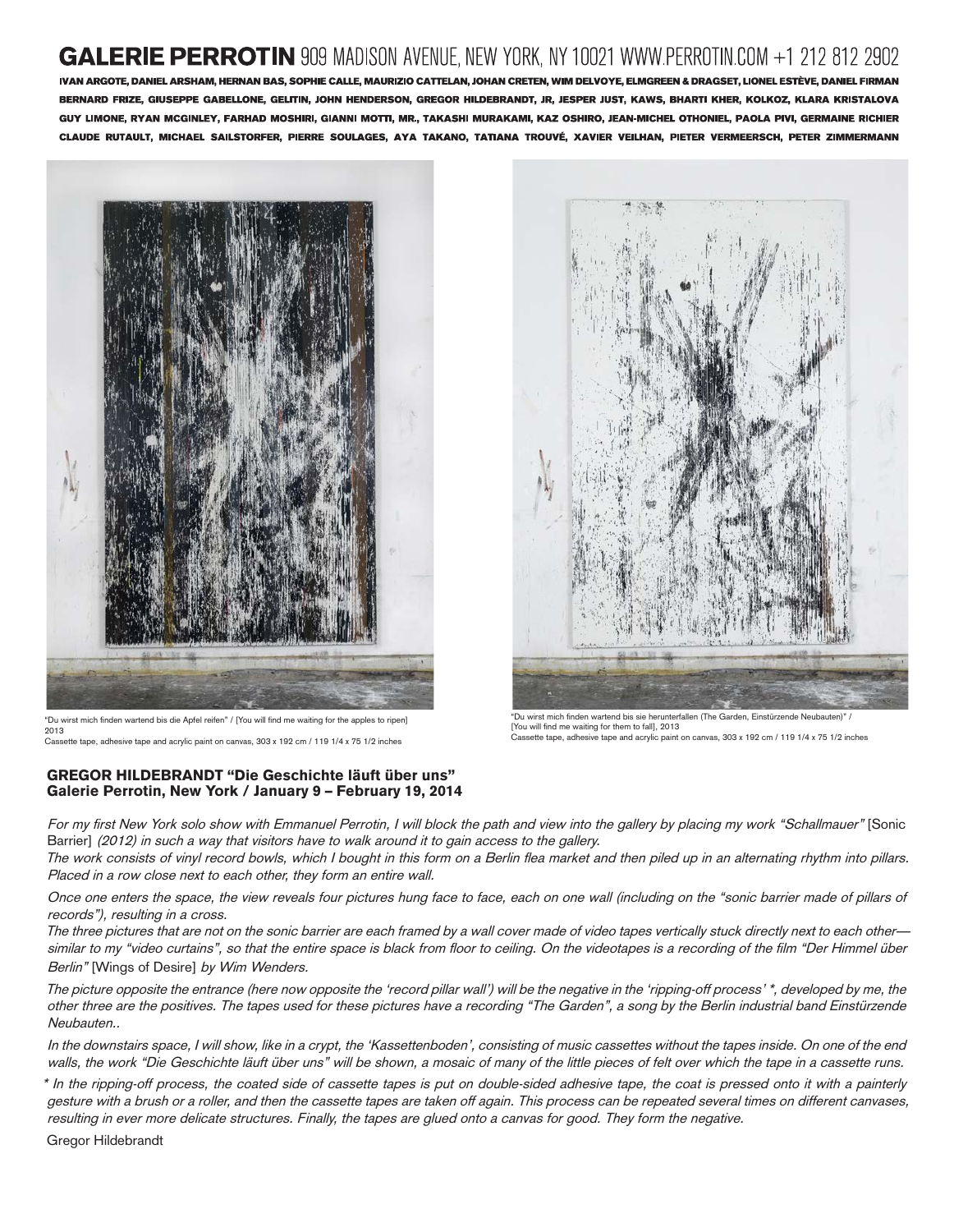Galerie Perrotin, New York is proud to present "Die Geschichte läuft über uns", the first exhibition by Gregor Hildebrandt at the gallery.

The Berlin-based artist Gregor Hildebrandt makes installations, sculptures, and works on canvas. His materials are, amongst other things, record carriers for sound and film, such as cassette tapes, videotapes, and vinyl records. His formal vocabulary is grounded in minimalism, but his works are charged with numerous associations. Even though there is no sound in his exhibitions, Gregor Hildebrandt's installations, objects, and pictures exude an intensity that goes beyond their mere physical components. They are stores of pop-cultural memories that contribute to identity formation.

The unreeled tapes reveal an unexpected sensual quality. The brown or gray coating becomes a form of painting. The artist even uses the small rectangular pieces of felt over which the cassette tapes run. He explores the materials in all sorts of ways and thus reaches new forms that follow their own laws.

For example, vinyl records shaped into bowls are stacked and become sculptures. The videotapes put together to form a large floor-to-ceiling wall hanging are indirectly also a projection screen: every tape bears a recording of Wim Wender's great 1987 Berlin film "Der Himmel über Berlin" [Wings of Desire]. The story of an angel who wants to participate in earthly life is set in city that was still divided at the time. It articulated eternal themes like immortality, sadness, yearning, and transience into a contemporary visual language that to this day remains characteristic for Berlin. Embedded in this simultaneously delicate and monumental curtain is a series of four paintings that share the same origin: the negative form, from which the other three pictures are taken in a rip-off process, on the wall opposite the entrance, consists of cassette tapes with a recording of a song by the Berlin industrial band Einstürzende Neubauten. The song "The Garden" evokes, in a darkly minimalist emotionality that is typical for the band, a paradise with four stations. Like the songs and films that so fascinate Hildebrandt, his art also tells simultaneously of tenderness and coldness, romance and harshness.

The floor installation on the lower floor has exactly the dimensions of the Berlin herringbone parquet in Hildebrandt's apartment on Rosenthaler Platz in the formerly eastern part of the city. The square on the narrow side consists of about 27,000 cassette felts and measures 79 by 79 cm. On the one hand, these are the measurements of Malevich's "Black Square", at the same time 79 stands for the year of birth of his partner, the artist Alicja Kwade.

"Die Geschichte läuft über uns" is an ambiguous title. It could be translated as "The Story Runs Across Us" or indeed "History Walks Across Us". It is these minimal contact points where the deconstruction of the material finds a new beginning.



"Ob Dichter bei den Engeln stehn" / [Are there poets standing with the angels] 2013 Laser engraving on granite, 124 x 92 cm / 48 3/4 x 36 1/4 inches



"Die Geschichte läuft über uns" / [The Story Runs Across Us] or [History Walks Across Us], 2013 Audio cassette filters on canvas, 79 x 79 cm / 31 1/8 x 31 1/8 inches